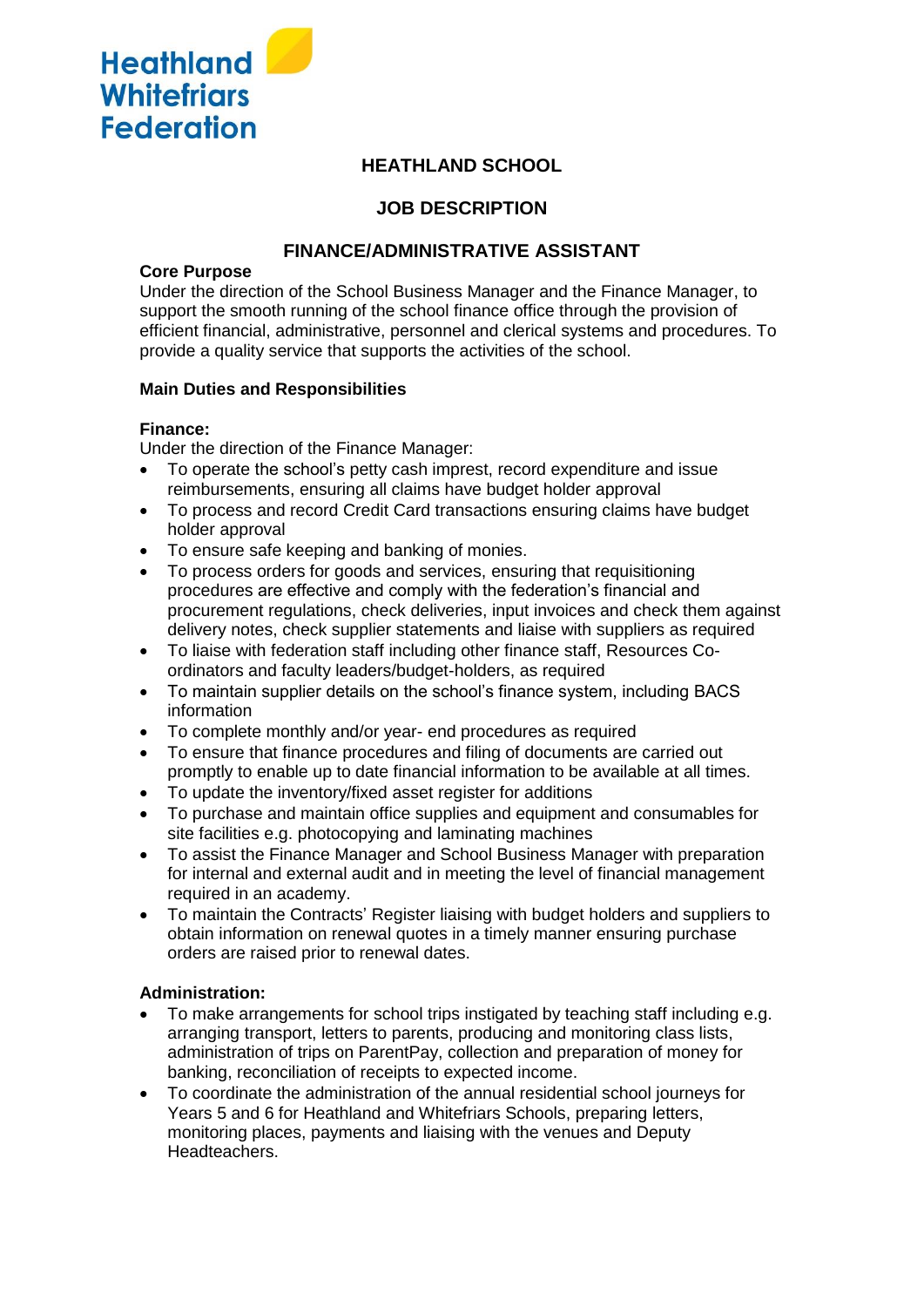# **Heathland Whitefriars Federation**

- To organise and coordinate the provision of music tuition, from preparing letters to determining level of interest, organising trials, creating a database of all pupils wishing to learn an instrument, preparing timetables for peripatetic teachers and keeping the database up-to-date.
- To administer peripatetic music tuition fees including liaising with Deputy Headteacher, checking Free School eligibility for exemption, administration of fees on ParentPay, reminder letters, debt collection and preparation of money for banking.
- To ensure all pupils are registered to make payments using ParentPay and assisting parents when required.
- To administer collection of other fees e.g. Breakfast & After School Club fees including administration of fees on ParentPay, reminder letters, debt collection and preparation of money for banking.
- To undertake word processing and to interrogate and maintain databases in the operation of the school's administration

#### **Clerical:**

- To maintain and update as required confidential and general financial filing systems.
- To prepare, print and duplicate forms, letters and documents

#### **General**

- To be aware of, read, understand and comply with federation policies and procedures, especially those relating to financial procedures, child protection, health, safety and security, confidentiality and data protection, reporting all concerns to an appropriate person. To carry out all duties with regard to all school policies and values.
- To ensure compliance in safeguarding and promoting the welfare of children
- The post holder will be expected to cover for and support administration staff in order to manage the varying demands and deadlines within the school offices.
- To participate in job related training as required

Please note that the above is illustrative of the general nature and level of responsibility of the work to be undertaken, commensurate with the grade. It is not a comprehensive list of all tasks that the post holder will carry out. This job description may be amended at any time in consultation with the post holder.

Last reviewed: October 2019

Headteacher / line manager's signature: \_\_\_\_\_\_\_\_\_\_\_\_\_\_\_\_\_\_\_\_\_\_\_\_\_\_\_\_\_\_\_\_

Date: \_\_\_\_\_\_\_\_\_\_\_\_\_\_\_\_\_\_\_\_\_\_\_\_\_\_\_\_\_\_\_\_\_\_\_

Post holder's signature: **Example 2018** 

| Date: |  |
|-------|--|
|       |  |

*The Trust is committed to safeguarding and promoting the welfare of children and young people and expects all staff and volunteers to share this commitment*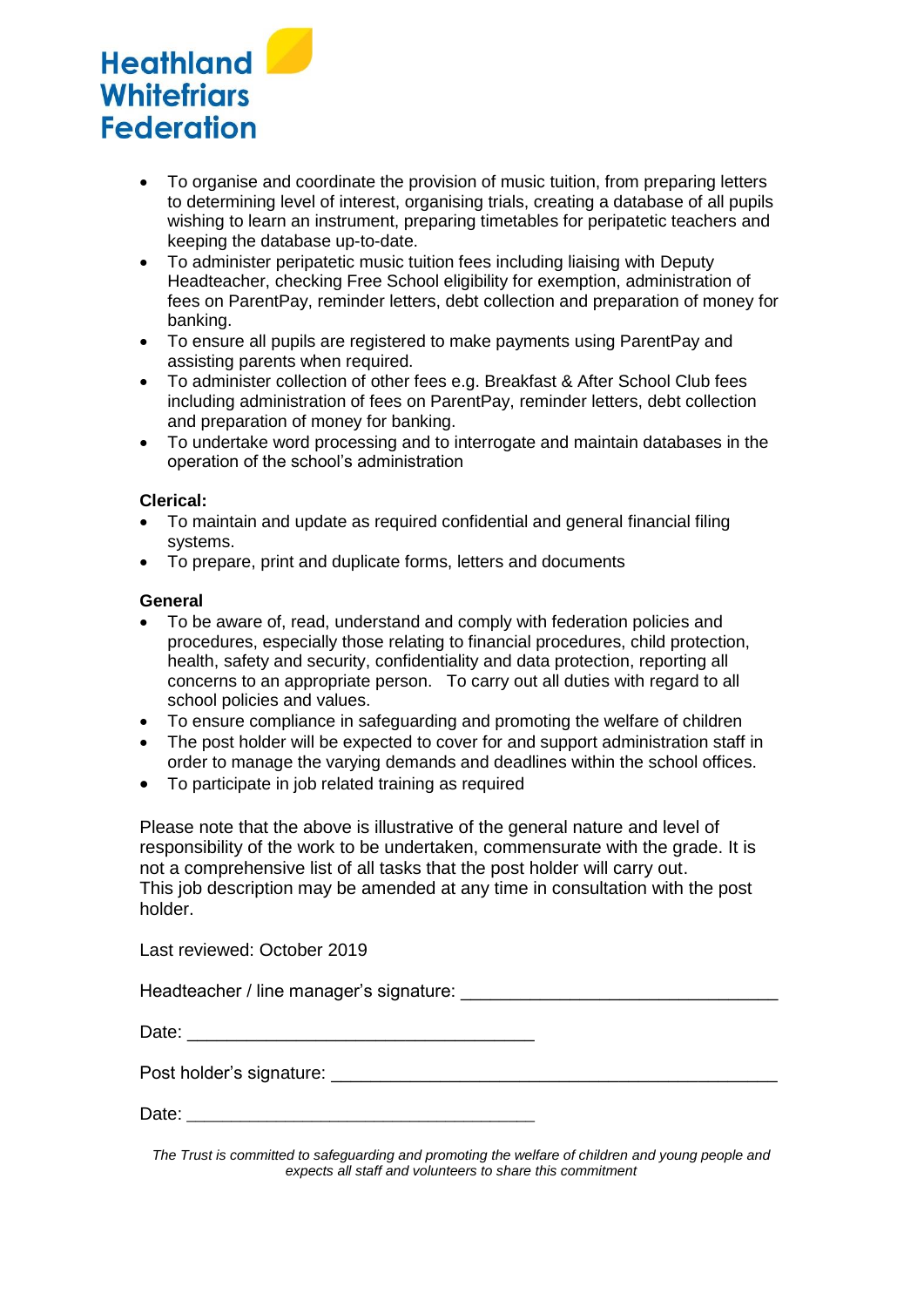